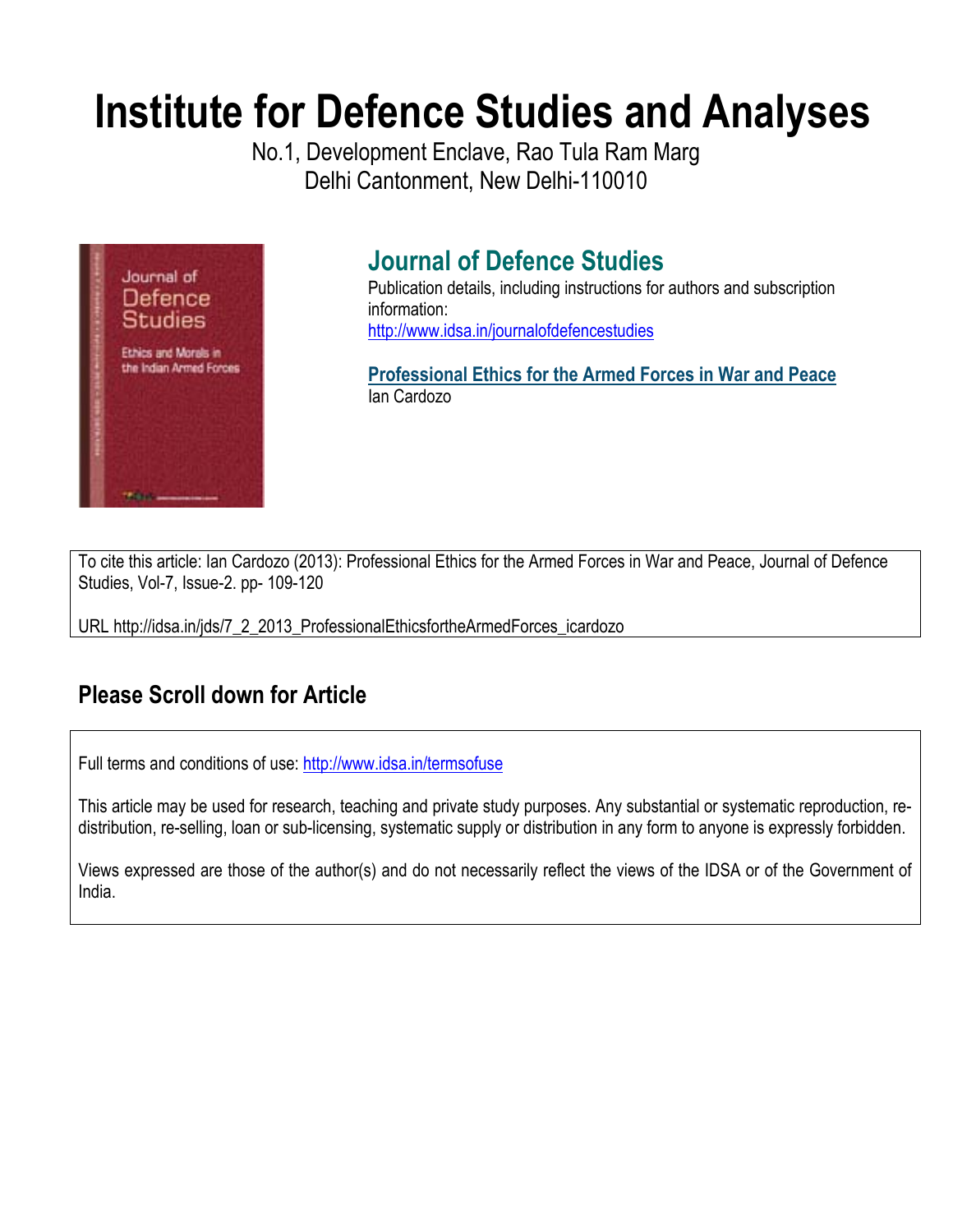### Professional Ethics for the Armed Forces in War and Peace

#### *Ian Cardozo\**

*This article looks at the current situation in the armed forces, which has been in the news for all wrong reasons recently. The author undertakes*  an analysis of the causes of this state of affairs and suggests that the *armed forces, which were well known for their ethics and code of conduct, need to review the situation and take radical steps to ensure a return to their ethics, values and traditions.*

In recent times, the armed forces have been in the news for all the wrong reasons. A proliferation of scams involving senior officers suggests that somewhere along the way, some officers have lost their sense of right and wrong and have compromised on the ethics and values that the armed forces stand for. The armed forces are known for their very high value system and, even today, are respected for their code of conduct and the manner in which they work. Yet, some members of the armed forces, by their failure to live up to these high standards, have tarnished its image and reputation. Why has this happened? There are many reasons, with the primary ones being: fall in the values of a society of which personnel of the armed forces are a part; greed for wealth; and the thirst for power that money can buy.

*ISSN 0976-1004 print © 2013 Institute for Defence Studies and Analyses Journal of Defence Studies, Vol. 7, No. 2, April–June 2013, pp. 109–120*



<sup>\*</sup> Major General Ian Cardozo was commissioned into the 1st Battalion, the 5th Gorkha Rifles (FF). He fought the 1965 and 1971 Indo-Pak wars as part of the 4th Battalion, the 5th Gorkha Rifles (FF) and was wounded at the battle of Sylhet in 1971. He commanded an Infantry Division in J&K and retired in 1993 as Chief of Staff of a Corps in the East. He is currently Chairman of the Rehabilitation Council of India and Vice-President of the War Wounded Foundation.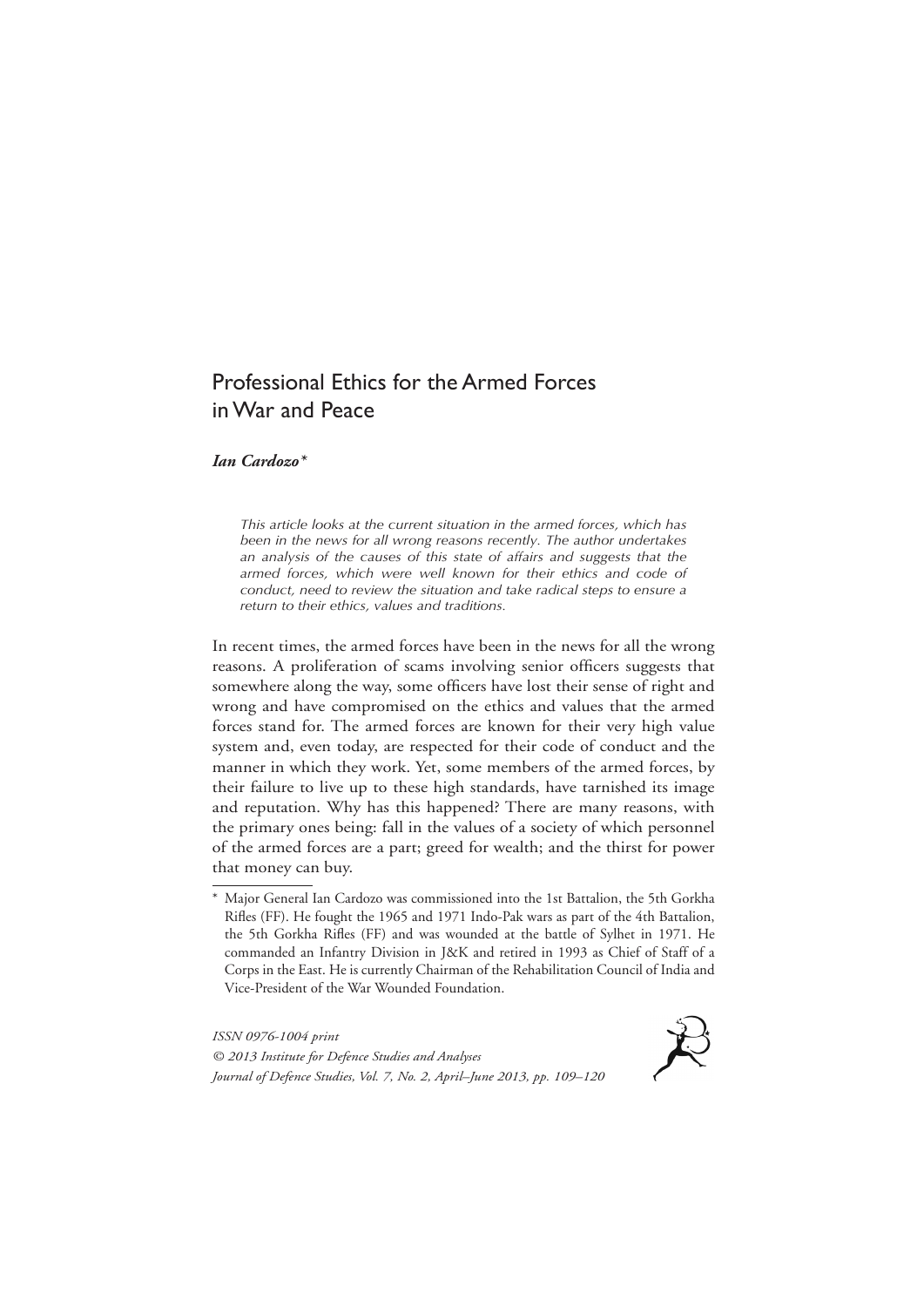#### **The Chetwode Motto and Character Building**

Whereas we may blame the British for many of the wrongs they inflicted on this country, they did leave behind an excellent legacy of attitude and behaviour in the armed forces that have stood the test of time. The Chetwode motto enunciated by Sir Philip Chetwode at the first passing out parade held at the Indian Military Academy after independence is an example. This motto sets the tone for the conduct of officers of the Indian Army and is worth repeating. It says:

*The safety, honour and welfare of your country come first always and every time, The honour, welfare and comfort of the men your command come next,* 

*Your own ease, comfort and safety come last always and every time.*

In short, the Chetwode motto places country first, the men we command next, and self last.

The conduct of a person is influenced by his character. Lord Moran in his 1945 book, *Anatomy of Courage*, says:

I contend that fortitude in war has its roots in morality; that selection is a search for character and that war itself is but one more test the supreme and final test if you will—of character. Courage can be judged apart from danger only if the social significance and meaning of courage is known to us; namely that a man of character in peace becomes a man of courage in war. He cannot be selfish in peace and yet be unselfish in war. Character, as Aristotle taught, is a habit, the daily choice of right and wrong; it is a moral quality which grows to maturity in peace and is not suddenly developed on the outbreak of war. For war, in spite of what we have heard to the contrary, has no power to transform, it merely exaggerates the good and evil that are in us, till it is plain for all to read; it cannot change; it exposes. Man's fate in battle is worked out before the battle begins. For his acts in war are dictated not by courage nor by fear, but by conscience of which war is the final test. The man whose quick conscience is the secret of his success in battle has the same clear-cut feelings of right and wrong before war makes them obvious to all. If you know a man in peace, you know him in war.<sup>1</sup>

It is character, therefore, that determines the conduct of soldiers in peace and in war. And one of the prime determinants of character is ethics which, in a way, is a set of principles that helps an individual to do what is right in the larger interests of country and society. The Chetwode motto says this beautifully. Nothing could convey the conduct of an officer in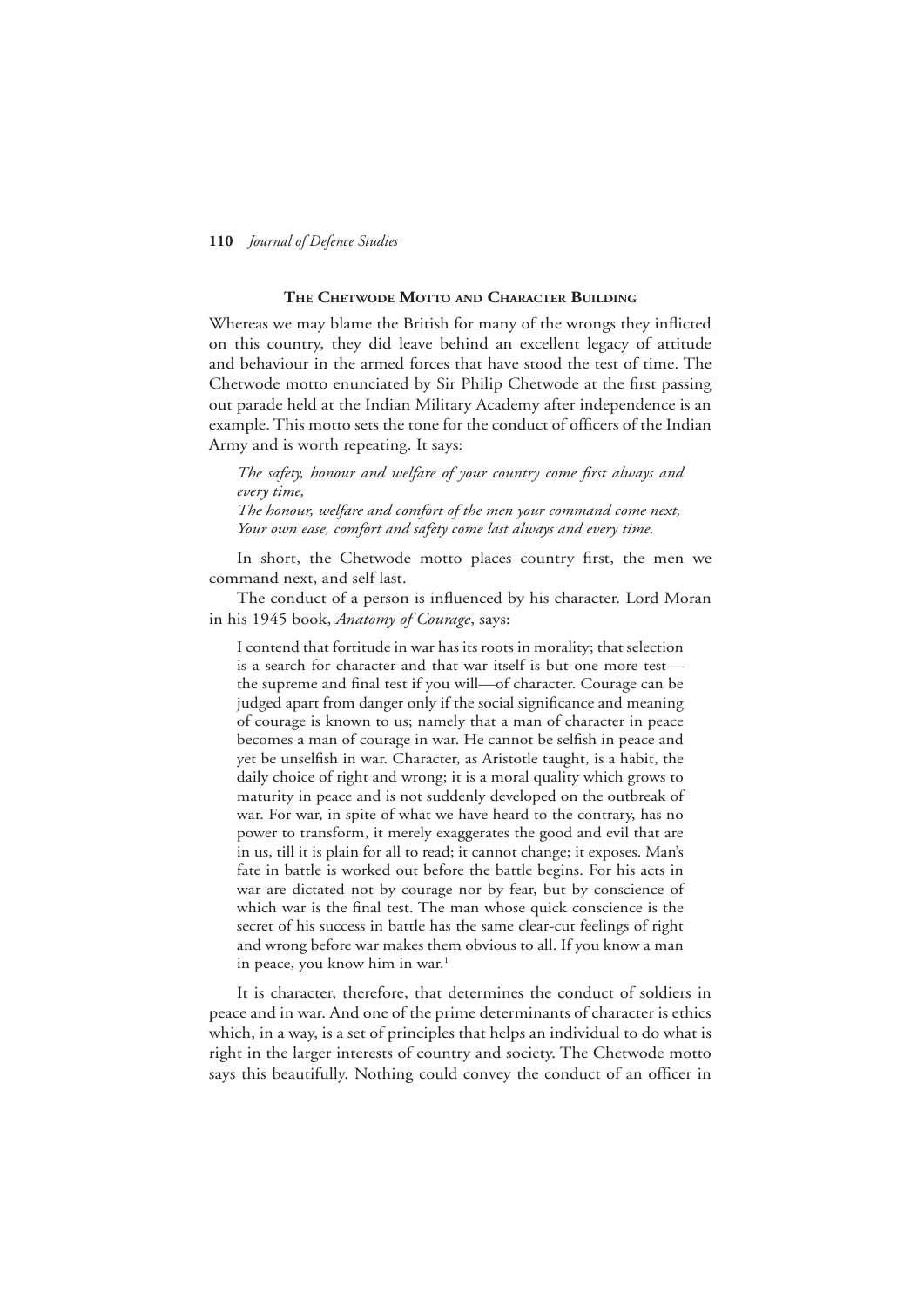a better way. Thus, character building must be given due importance in the armed forces so as to ensure good ethics, values and morals. The next section clarifies the importance of leadership in achieving this, followed by a discussion on the ways it can be achieved.

#### **Leadership**

Good leadership is the driving force that motivates soldiers in war and peace. Whereas Service academies are credited with being cradles of military leadership, the teaching of leadership at the academies is only theoretical. Officers here are in a supervisory capacity rather than in a leadership role. The crucible for the training of junior leaders, therefore, shifts to the unit where young officers learn 'hands-on' from the examples of their seniors.

Leadership in the Army, particularly in the fighting arms, is crucial. The soldier and the officer both know that the whole focus of their being in uniform is that there will be a moment in their lives when they will go to war and face the possibility of death. It is, therefore, of utmost importance that the bond between officers and their men is built on a strong value system. Men will not follow a leader who lies to them or who puts his own personal interests before his country and his men. Officers are meant to lead and in war, it means leading from the front. In the 1971 Indo-Pak War, a unit, the 4th Battalion of the 5 Gorkha Rifles (FF), commenced the war with a strength of 18 officers. At the end of the 13 day war, four officers were killed and seven wounded. This high rate of officer casualties occurred because officers led from the front. The timehonoured motto of the infantry is 'Follow Me', and infantry officers live and die by this motto. If soldiers have faith in the officer and accept his competence and have trust in his judgement, they will follow him to hell and back—that too without question.

This same battalion conducted the Indian Army's first heliborne operation and were landed over a 100 km behind the Pakistan Army's front line. They fought for 10 days against two Pakistani infantry brigades, and finally accepted the surrender of over 7,000 Pakistani troops. The Pakistani officers, and there were over a 100 of them, found it difficult to accept that they were fighting an understrength infantry battalion.

It was winter and bitterly cold. The Gorkhas had carried only their rain capes with them against rain and cold. The men slept, when they could, in pairs, with one *barsati* (rain cape) under them and one as a cover. After the surrender, the second-in-command of the battalion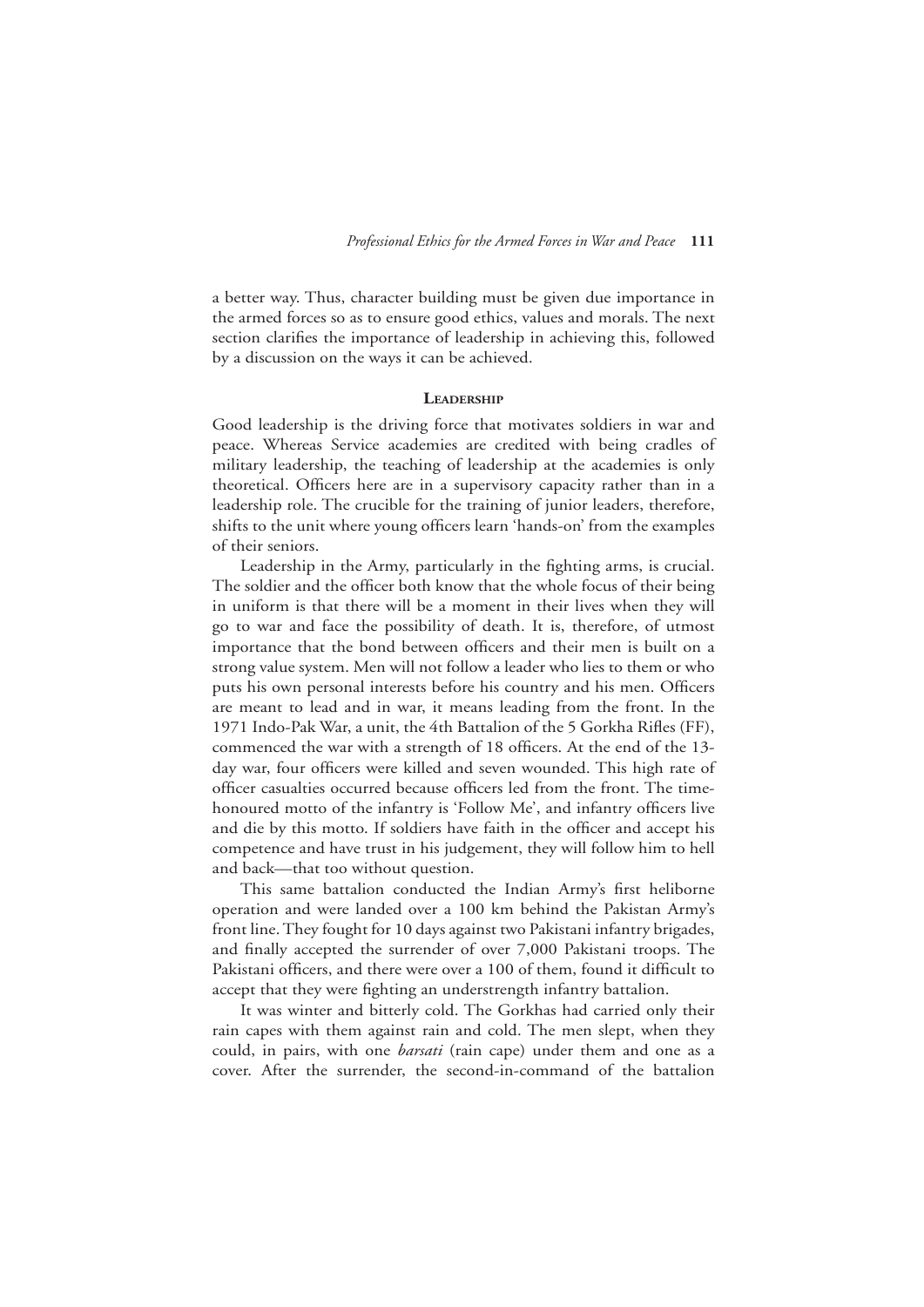noticed a Pakistani military truck full of blankets. He asked the Pakistani Junior Commissioned Officer (JCO) incharge, if those blankets were spare, and if so, could they be distributed to his troops and he would be given a receipt. The JCO expressed surprise that the Indian troops had come without their blankets. The officer of the Gorkha battalion said with a smile, 'We have come here to fight, not to sleep. Now that the war is over, I would like my men to sleep in comfort.' After a while the officer added: 'And if any blankets are left over, could you please have them given to my officers?' The Pakistani JCO seemed floored and asked in surprise, 'How is it that even your officers are without blankets?' The second-in-command answered, 'How can officers have blankets when the men do not have them?' The Pakistani JCO drew himself to his full height, saluted and said, '*Janab*, if we had officers like yours in our army, we would not have seen this fateful day!' This tribute paid by a Pakistani JCO to the code of conduct and ethics of officers of the Indian Army is worth remembering.<sup>2</sup> This incident showcases the importance that the Chetwode motto plays in the manner in which officers lead their troops.

#### **Recruitment Systems**

Notwithstanding the importance of instilling ethics in young officers during their formative years, it would be useful to include ethics as part of recruitment policies of both officers and men. Nations that recruit their officers and soldiers through systems that analyse character, sense of duty, commitment, integrity, sacrifice and self-discipline are likely to get ethical leaders, particularly if they are able to weed out those with character defects, rather than nations which recruit personnel who may not measure up to the exacting demands that war imposes on individuals. In this, the important question would be: is it possible to evaluate ethical qualities in a potential recruit or cadet? If psychological tests can predict how persons are likely to behave in threatening situations, the armed forces may be able to evolve suitable selection systems that can be introduced not only to weed out the unsuitable but also to institute procedures that can identify persons with qualities of integrity, honour, courage, selfdiscipline, self-sacrifice and decisiveness—qualities that would make them think and act beyond self for the good of larger causes and institutions like regiment and country.<sup>3</sup>

If recruitment systems can identify the right type of personnel for the armed forces, then the next logical step would be to introduce ethics in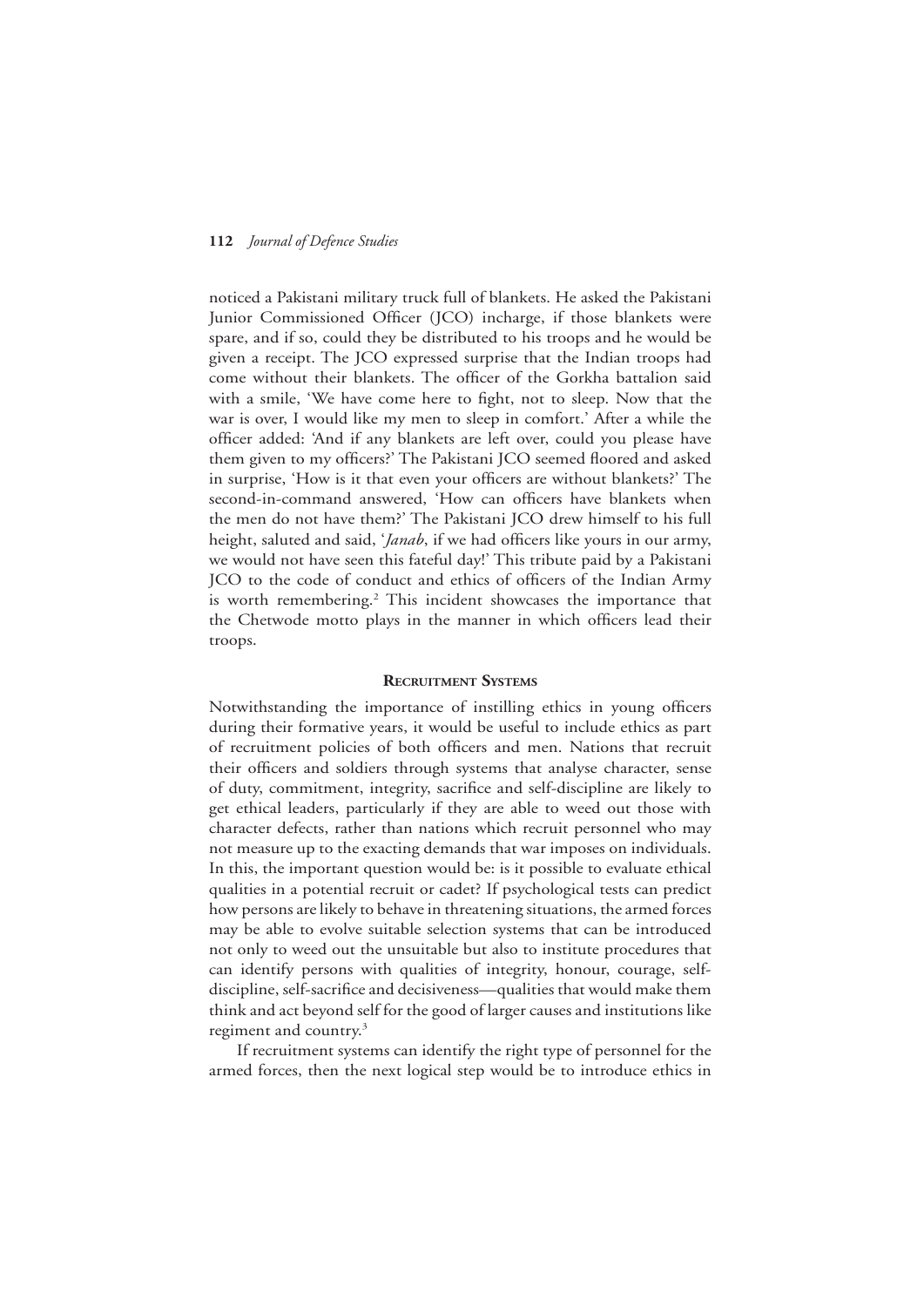the curriculum of Service academies and training institutions. Meaningful training can improve not only the physical attributes of individuals but can also initiate and reinforce changes in attitude, behaviour and conduct. It would, therefore, be reasonable to conclude that the curriculum at the training academies and courses of instruction need to include ethics as part of training.

#### **Emphasis on Training in Service Academies and Training Institutions**

As mentioned earlier, the Service academies are supposed to be the cradles of military leadership. Whereas this may well be the case, it is my personal opinion that not enough emphasis is given to ethics and morals. More needs to be done because these are the foundation years that shape the attitude and behaviour of officers of the three services. The 'Honour Code' was adopted from 'West Point', in the United States (US), at the National Defence Academy. However, the cadets found it difficult to follow a code of behaviour that encouraged them to report on fellow cadets who had violated the rules and failed to own up. Cadets found it abhorrent to sneak on their colleagues and so, the honour code never worked. The answer, in my opinion, is to include ethics, morals and code of conduct as part of the curriculum. Also, interactive sessions and discussions must be held on case studies so that the cadets fully understand the outcomes of good and bad behaviour. The case studies need to be relevant, practical and meaningful, and should include cases of good and bad conduct of life in the academy itself.

#### **Training Institutions**

Similar case studies need to be carried out at training institutions at the appropriate level of officers, JCOs and Non-commissioned Officers (NCOs), and their equivalents, in the three Services. However, the code of ethics and conduct 'lived' by the institution must be exemplary as it would otherwise be meaningless. Officers also need to give talks to students doing the courses giving examples of incidents in war and peace. Offences like lying, stealing and cheating that violate basic ethics need to be punished severely.

#### **Regiments as Crucibles for Character Development**

Regiments have always been repositories of ethics and good values. However, these have been more in the nature of the oral tradition.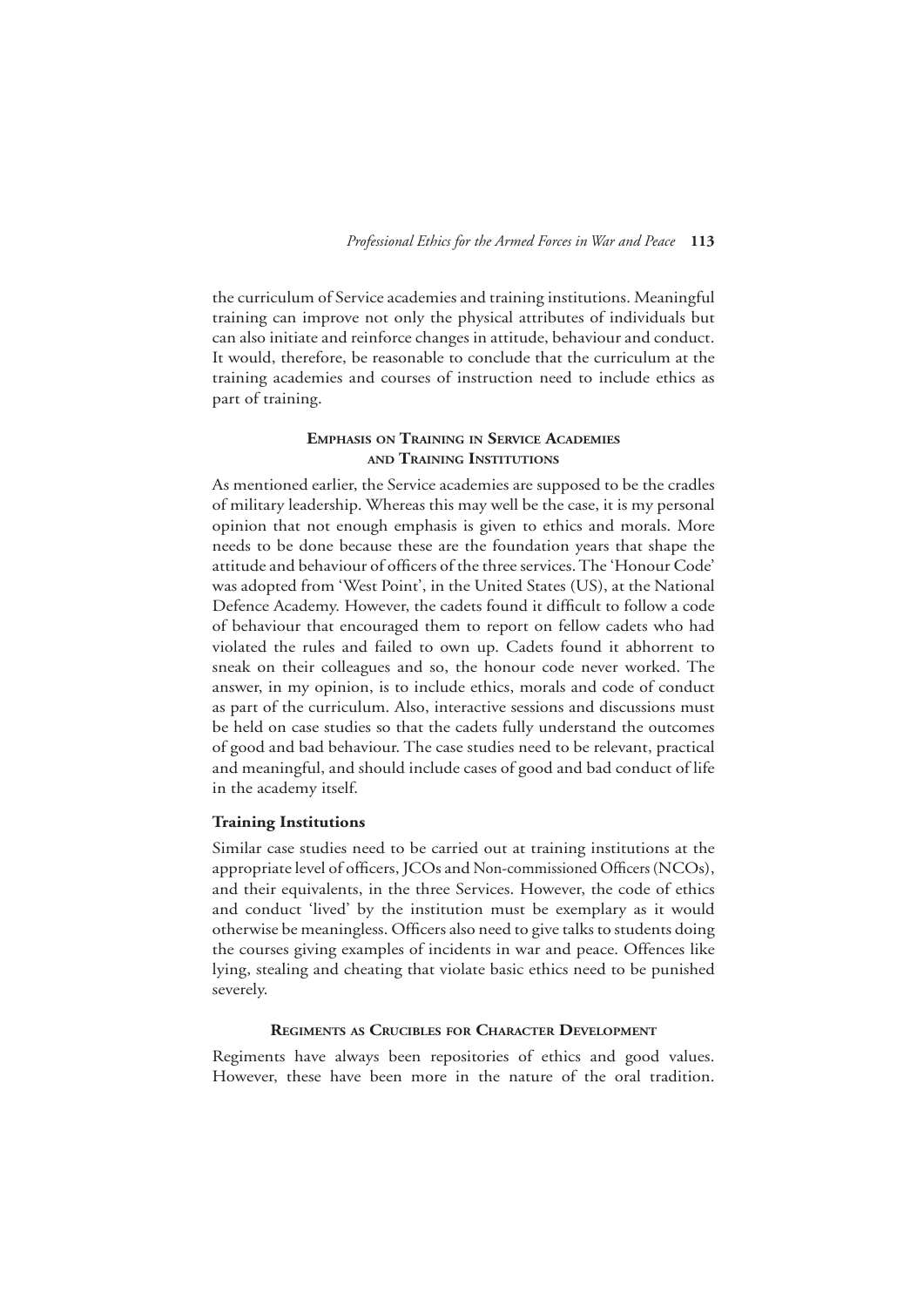Considering the needs of the hour, it would be more fruitful if these values could be adapted to the present scenario as both the social and military environments have undergone significant changes. Commanding officers (COs) are key figures who can play a huge part in ensuring the absorption of good ethics by young officers in their formative years. Whereas training directorates of the respective services could give broad guidelines on what COs need to do to nurture good ethics and codes of conduct, it should be left to the genius of COs and the excellent customs and traditions of each regiment, corps or service to find the best way to take this forward.

#### **Leading Through Personal Example**

The morale of the men and officers during war and peace depends on the leaders. High morale is the outcome of ethical leadership and ensures dynamic performance in war. Also, during peacetime, ethical behaviour and good values can be inculcated through example. For example, an officer who indulges in correct behaviour will encourage the men to follow his example. After all, the strength of the armed forces lies not only in its weapons but also in the conduct of its officers and men. The 4th Battalion of the 5 Gorkha Rifles (FF), which was heli-lifted behind enemy lines for the capture of Sylhet airfield during the 1971 war, was unfazed when surrounded by more than two Pakistani brigades. Not only were they able to defend the airfield that they had captured but they continued to expand their defensive position and to ambush Pakistani patrols. The unit was to be linked up within 48 hours but this was not achieved for 10 days. Undaunted, they fought on without food or water. When ammunition ran low, they sharpened their Gorkha khukries, drank water from muddy ponds and foraged for food from abandoned huts.

Such was the ferocity of the defenders that when the two Pakistani brigades surrendered to this gallant battalion, they could not believe that they were opposed by an understrength battalion. This same battalion had earlier captured a battalion-sized objective without artillery support. It launched a khukri attack at night, probably the last khukri attack in the history of warfare. Khukris were used with abandon and this struck terror in the hearts of the defenders, so much so that the reputation of this battalion preceded them making it easier for them to secure victories in subsequent battles. All this was possible because the officers, led by their CO, were right in the front leading the assaults.

The Kargil War is a recent example of officers who repeatedly led their troops into battle from the front and wrested victory from a well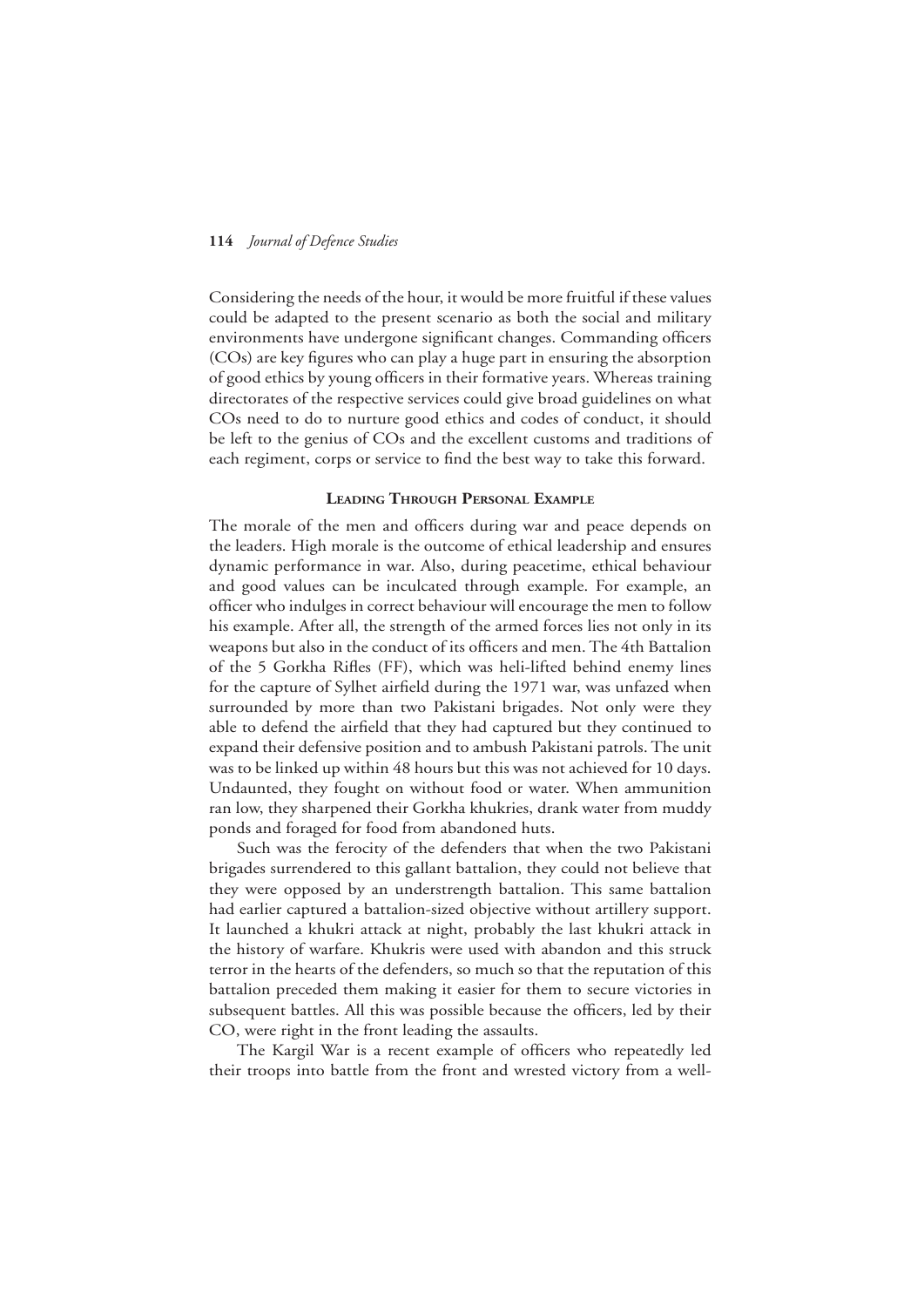entrenched enemy. The price they paid was exorbitant, but they did so willingly and without regret. The code of conduct of these young officers was recognized by the men they led, who saw what they were doing and followed them without hesitation.

#### **The Importance of Integrity**

One of the important characteristics of ethical leadership is integrity. In situations involving conflict of interests, officers are required to do what is right irrespective of how such actions could affect their personal careers. In earlier years, one saw a number of upright officers who lived by their values and who refused to do the wrong thing to please their superiors. The good part was that the system appreciated and supported such officers. These officers were respected because they lived the values they believed in. They were generally well-off financially and higher ranks were not something they hankered after. Today, the situation is somewhat different. Sycophancy, undeserved ambition and lack of character appear to have become common. Some people have reached the top with these undesirable qualities and, having reached there, facilitate the promotion of officers who have the same undesirable qualities. This sends a wrong message to the young officers and to the rank and file, and the rot proliferates.

What the military hierarchy needs to understand is that at the unit level, ethical values still hold good. While junior officers are meant to be 'seen and not heard', they do have minds off their own; and although they may not openly express their distaste, disillusionment and disgust, they still have very strong opinions about what makes a good leader and are dismayed at the conduct of some of their seniors. Senior officers need to be reminded that the young officers thinks very poorly of such conduct and that they want to see the head of the Service as 'Lion King' and not 'King Rat'! Like the king in the story of 'Emperor's New Clothes', such undeserving officers are unable to see themselves as they actually are.

It would be a gross injustice to say that all senior officers have poor ethics. However, the continuing run of scams does show some of them in poor light. Unethical behaviour continues because the so-called good officers in higher ranks have a warped sense of loyalty to the Service. They feel discussions or the written word about the present state of affairs is uncalled for. They fail to appreciate that wrongdoing will continue because the good remain silent. The definition of lack of integrity cannot be restricted to money matters alone. What is the integrity of senior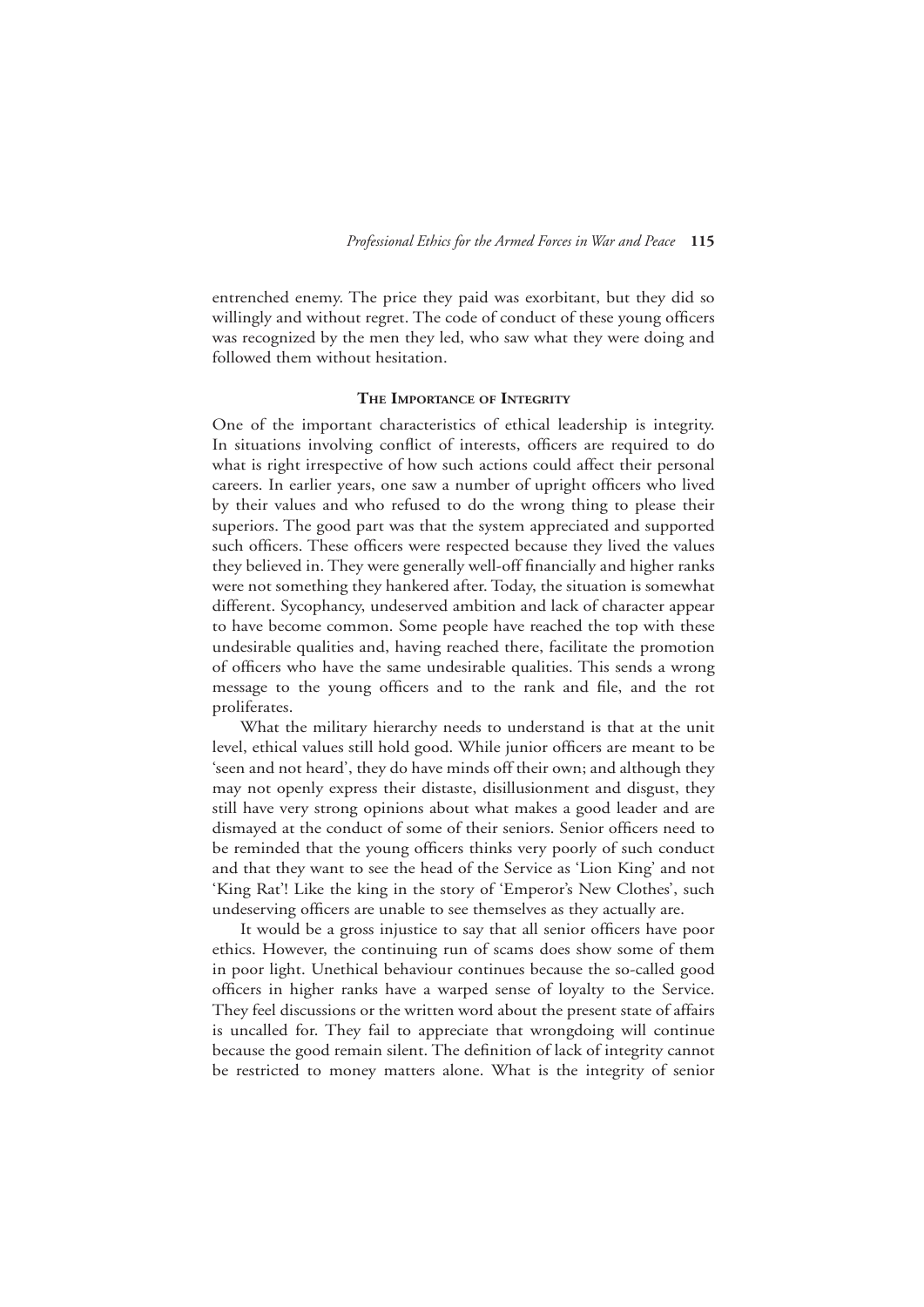commanders who have huge retinues of soldiers in their official residences whereas they are not enough men in the sections and platoons to carry out meaningful training?

Students of military leadership would remember the book, *Crisis in Command*, written by two young officers of the US Army where they laid bare the rot that had set in in the US Army which resulted in their defeat in Vietnam.<sup>4</sup> We, in fact, need to take a lesson from the experience of the Americans. Unfortunately, we are afraid—afraid of what people will say, what the media will write—afraid that people will see the weaknesses and inconsistencies that have seeped into the life blood of what was a glorious profession. In effect, we are prepared to let a few corrupt officers off the hook and let the excellent reputation of the armed forces go down the drain. We need to understand and accept that the media will publish the peccadilloes of the armed forces that come to light, but it will also publish the good that we do. The armed forces are still held in high respect both by the media and every Indian. So, let the media know that the armed forces reject with all its might the wrongdoing by certain officers and men in the recent past and that we are working to set things right. Let us therefore, as a first step, ostracize those who have let us down, instead of blindly trying to defend the indefensible in the media.

Wrongdoing has seeped into the armed forces from a society that itself has given up on past codes of behaviour and conduct, and it will not get eradicated till the 'so-called' good officers introspect, speak up and set things right. We need to remember that it is up to the high command to see the true picture and initiate corrective measures.

#### **Code of Conduct**

The current perceptions of morality, the acceptance of venality and the helpless attitude that corruption is inevitable need to be turned around. This can only happen when the 'men at the top' decide that it is time to 'clean the Augean stables'! Not only does the hierarchy need to evolve a strategy, plan and policy, but it has to first listen to the views of their subordinates. They need to listen to the unit commanders who face unacceptable situations in their daily battle of trying to train their commands, half of whom are missing, of orders from higher headquarters which interfere in the execution of their commands and of interference by senior officers' wives who have illegally been given authority without responsibility. The list is endless. After they 'get the picture', they need to introspect, divest themselves of unauthorized perks and set about making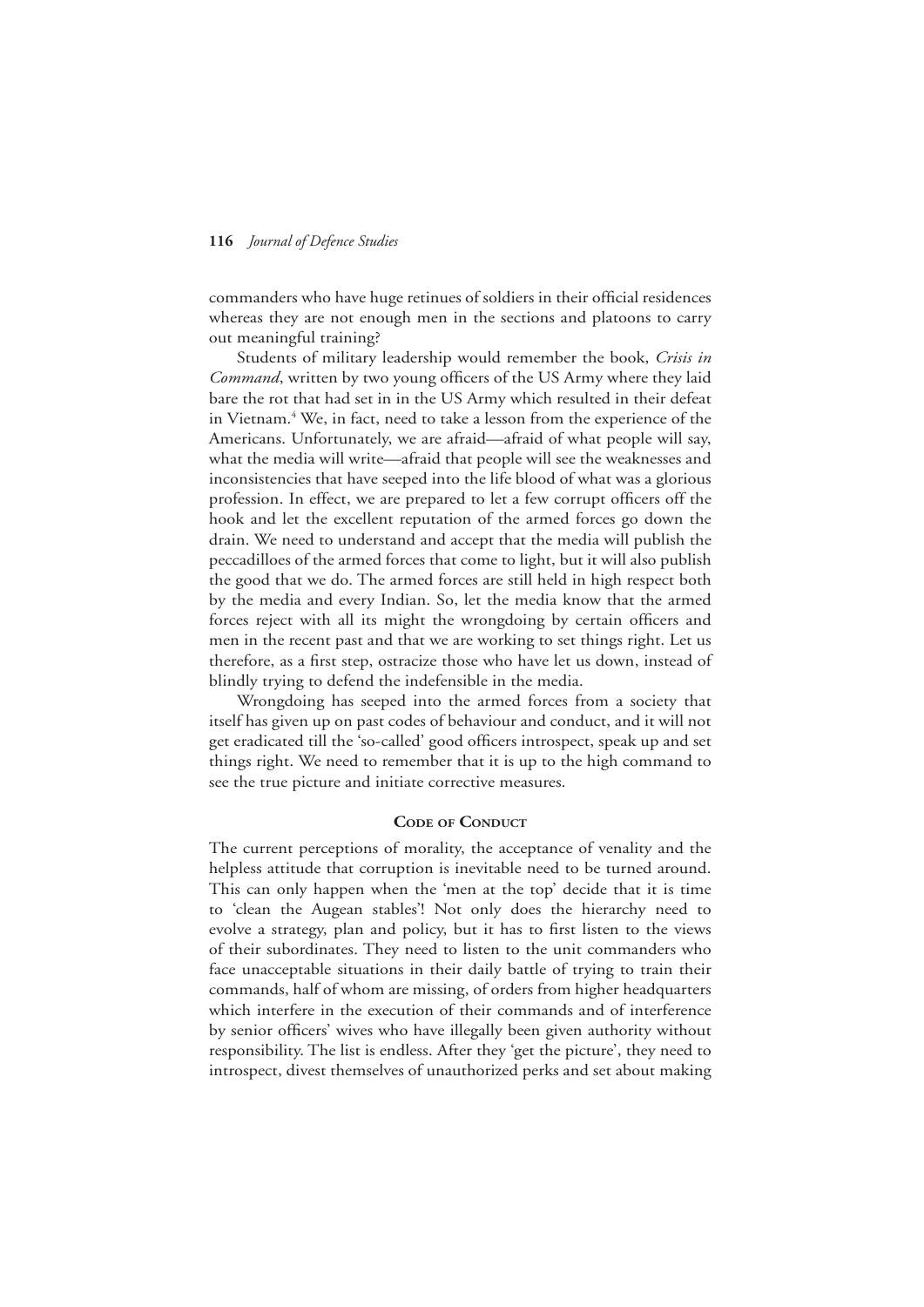the armed forces a better place to work and live. Some seniors swear by the Chetwode motto, yet they stand the motto on its head.

Having done the above, Service headquarters need to issue a 'code of conduct' covering all aspects of Service life in war and peace. There will be detractors who will say that such a code already exists and that a written code of conduct is not required. If such a code of conduct exists, then it is ineffective. There would be vested interests against publishing such a document because, first, they would be forced to live by it and, second, they would be forced to implement it.

A good 'code of conduct' would not only motivate the rank and file but would also be a model for them to follow. Hopefully, it would also be a model which the civil society could emulate.

#### **The Armed Forces and Civil Society**

Over a period of time, there has been a radical fall in the values of society as a whole. In other words, the fabric of society has become corroded. From this fabric, one has to fashion a politician's kurta, a bureaucrat's coat or an army officer's uniform. Service officers are recruited from a society that accepts that corruption is endemic and inevitable, and therefore acceptable. The armed forces, however, do not accept that corruption is inevitable and mete out severe punishment when necessary. People need to recall that the senior officers involved in the Sukhna scam have not only been court-martialled but have also been cashiered, which means forfeiture of pension and also going to jail. The civil judiciary who try to intervene and reduce such punishments must be clearly told that in doing so, they will compromise the legal system within the armed forces and will therefore be responsible and accountable for the drop in morality within the Services.

#### **Integrity, Values and National Security**

The necessity of integrity and a high sense of values in the armed forces is critically important for the security of the country because it makes all the difference between success and failure in war. The armed forces must never forget that the abject defeat of India in the Sino-Indian War of 1962 was basically due to the failure of a supine military hierarchy that allowed India's political bosses to degrade the armed forces to a deplorable zero. Over a period of a few years, after the retirement of General Thimayya and General Thorat, lack of uprightness of the military hierarchy caused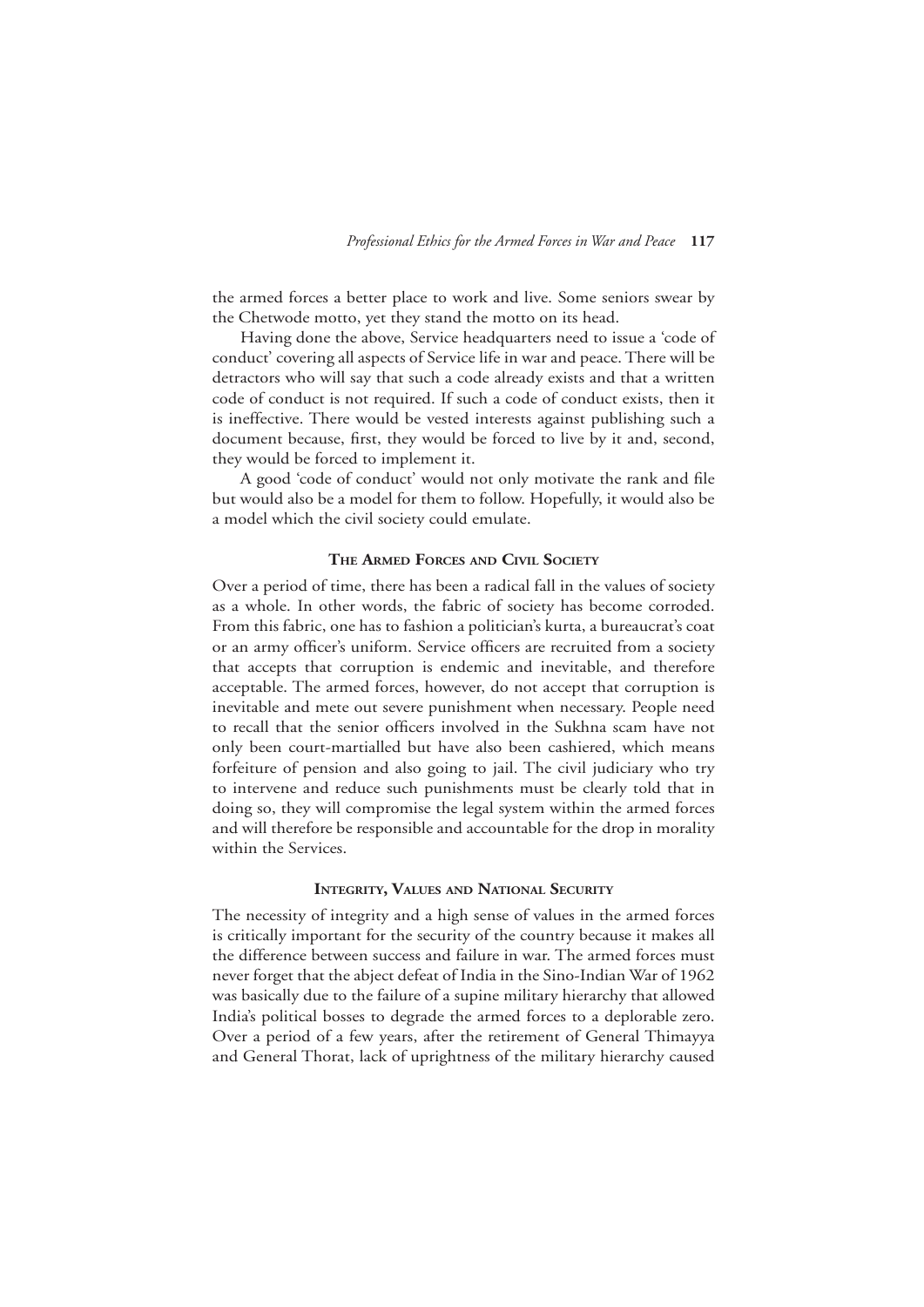the Army to become a toothless image of its former self. The Indian Army was forced into a 'no-win' situation as a result of the failure of its generals to stand up to the country's political bosses. Some of the Army's finest units were placed in situations where they were outmanned, outgunned and outmanoeuvred even before the war began. The result was a foregone conclusion, and India has yet to get over that humiliating defeat. This, then, is the enormity of the failure of a military hierarchy that lacked character.

The country should, however, also remember that the scintillating victory of the 1971 Indo-Pak War was due, in part, to a strong Army chief who, as Head of the Chiefs of Staff Committee, refused to take the Army into a war for which it was not prepared. He stood up to the government, threatened to resign, and asked for and obtained the support of the government to meet the Army's needs; and also obtained the government's permission to take offensive action on a time table that met the Army's strategic and tactical requirements. Faced with a strong and capable chief who knew his job, India's political leaders had no option but to listen to his advice. As a result, the Indian armed forces fashioned an unprecedented victory. More than 93,000 Pakistani prisoners of war were taken, a region liberated and a new nation—Bangladesh—was born.

#### **Causes of Drop in Code of Conduct in the Armed Forces**

Before ending the article, let us take a alook at the reasons for a fall in the professional ethics in the armed forces. The basic causes of most scams in the Services are: the insatiable greed for money, unreasonable hunger for promotion, and craving for power. Unfortunately, in their desire for greater opportunity for promotion within the Services, some officers have tried to equate themselves with the bureaucrats. The military hierarchy is itself responsible for allowing the bureaucrats and the politicians to downgrade the equation of ranks between the armed forces and the civil service. Having failed to stem the downsizing of the armed forces, they have tried to equate Service ranks with the bureaucrats where most retire as secretaries of the Government of India. In order to enlarge the pyramid at the top, they have created more appointments in higher ranks and interfered with a sound rank structure by increasing appointments at all levels. As a consequence, the importance of appointments has been downgraded and we have high-ranking officers holding appointments that were held by one rank and sometimes two ranks lower. We thus have the unedifying spectacle of two to three subedar majors in a unit. Brigade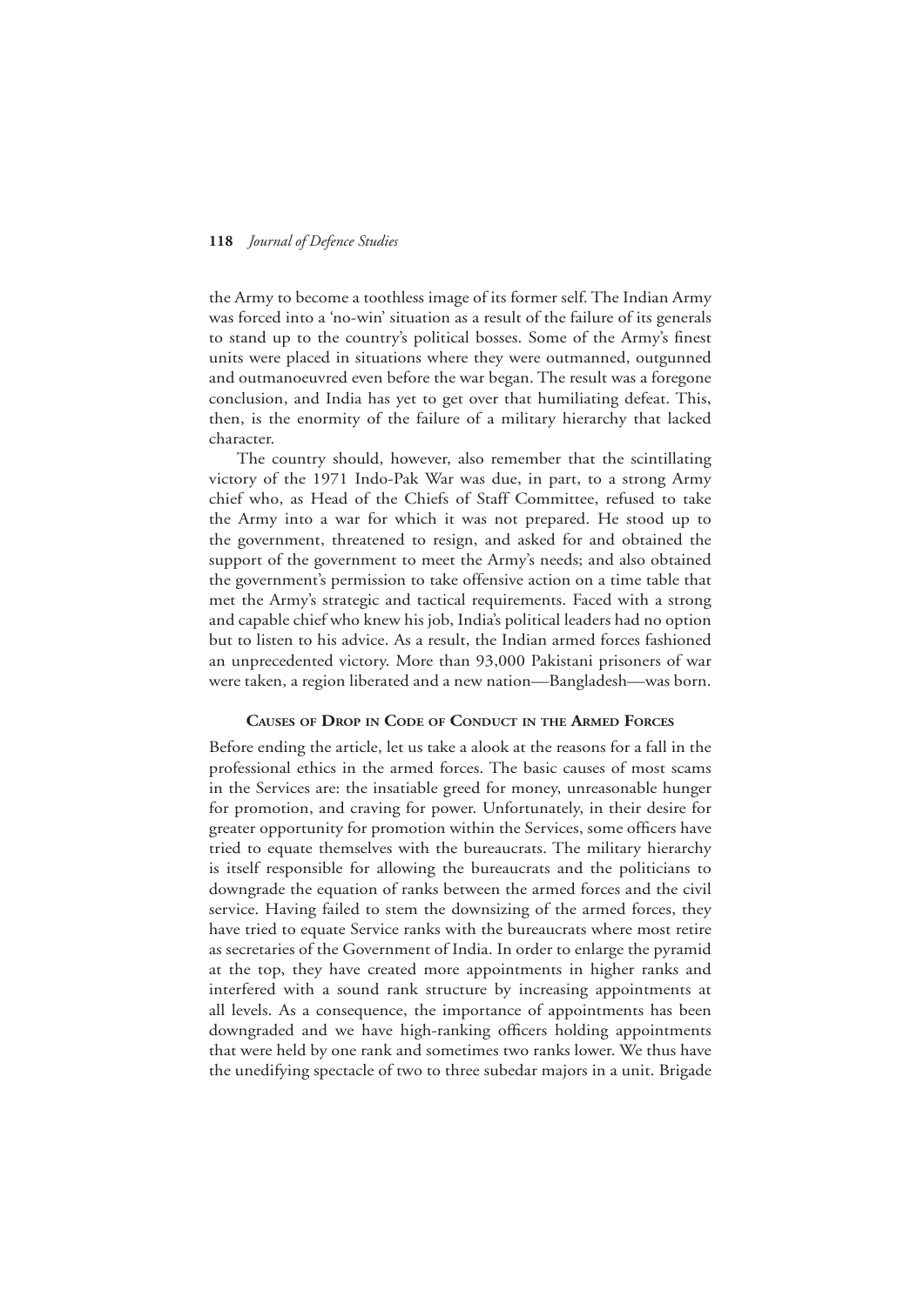commanders command their brigades for 14–16 months and divisional and corps commanders do just a year in command. This makes a mockery of the ethics that ours is a 'command-oriented army'. Worse still, officers feel that they need to 'prove' their worth during these short command tenures. Each of them looks for ways and means to secure the approval of their 'bosses' for promotion to next rank and will cut corners to please them. This gives unfettered power to the 'bossman' who extracts whatever he can from compliant subordinates. As a result, we have a promotion system in the Service that breeds sycophancy, obsequiousness and servility with all the ills that this generates.

These degrading qualities not only destroy self-respect but also the respect and regard that subordinates have for their seniors. Worse still, senior officers have no compunction in working for their own selfinterest at the expense of their commands. As a result, COs are found to be more with the brigade and divisional headquarters working on papers and presentations for their brigade and division commanders rather than commanding their units. This has resulted in many instances of indiscipline, but the Army has not learnt. Except for pious resolutions, this state of affairs continues. This makes a mockery of ethics and values and the rank and file continues to be disillusioned.

#### **Conclusion**

In the corporate sector, persons gravitate towards good leaders because they know that their team will be successful in meeting all its objectives, and also that their personal needs will be looked after; that is, they feel safe with their team leaders. The same holds true of the Army, except that there is a difference. In the corporate sector, persons can resign, move to the other jobs, etc. In the armed forces, these options do not exist. In the armed forces, you are 'lumped' with the leaders that you have. That is why, in the armed forces, it is so important to have good leaders. There needs to be 'zero tolerance' to bad leaders. The armed forces cannot compromise with leadership, of which ethics and integrity of character form an important part. Team spirit evolves from the manner in which the leader leads his team. Some regiments have excellent traditions in the building of team spirit at the battalion level. Young officers of some Gorkha battalions do no go home on their first leave. They go instead to the homes of their men in the mountains of Nepal, learning their language and their dialects, absorbing the problems that their men face in the difficult environment of the mountains. The endeavour is to ensure